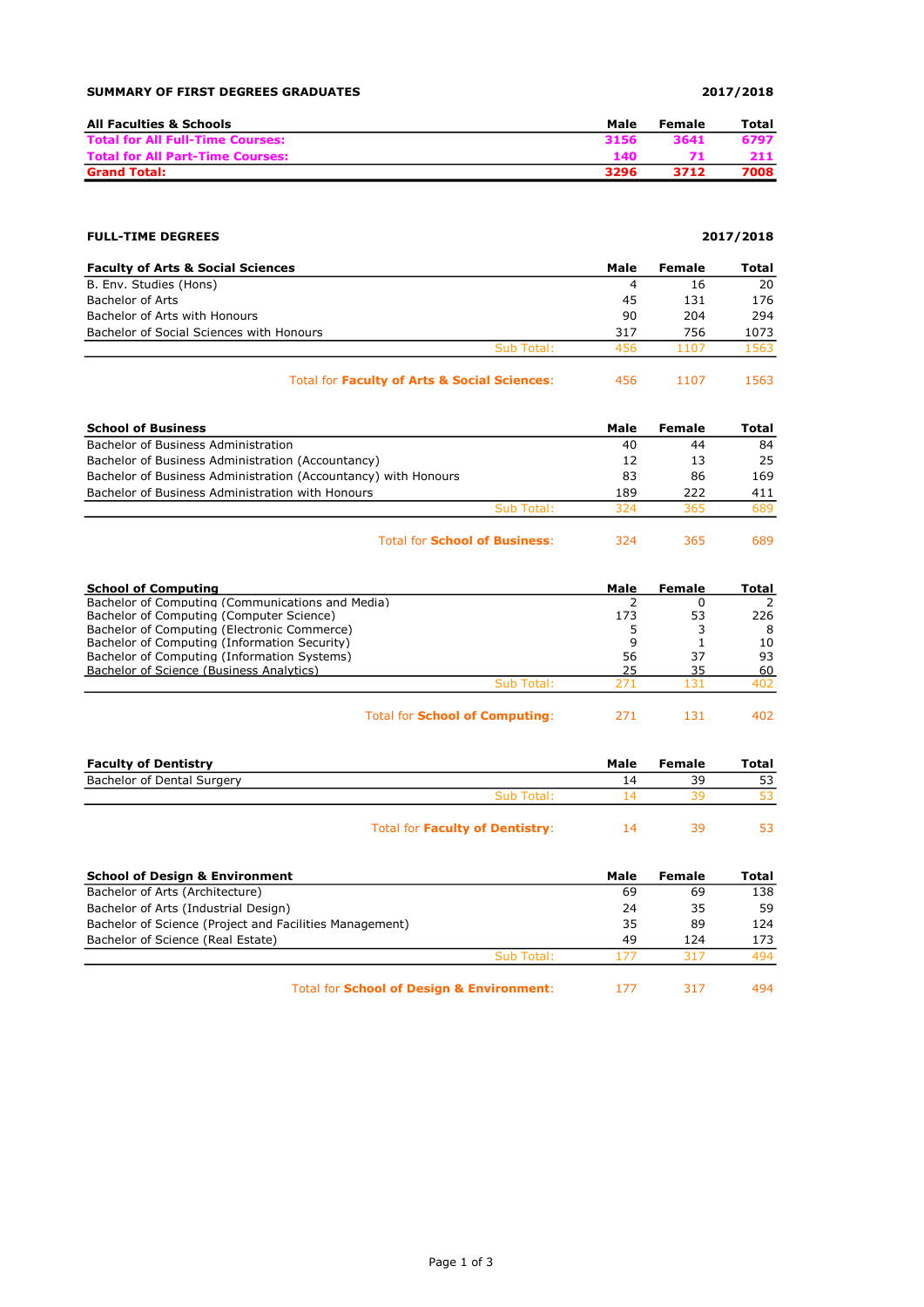| <b>Faculty of Engineering</b>                                |            | Male | Female | <b>Total</b> |
|--------------------------------------------------------------|------------|------|--------|--------------|
| Bachelor of Engineering (Bioengineering)                     |            | 0    | 0      | $\Omega$     |
| Bachelor of Engineering (Biomedical Engineering)             |            | 40   | 48     | 88           |
| Bachelor of Engineering (Chemical)                           |            | 221  | 71     | 292          |
| Bachelor of Engineering (Civil)                              |            | 84   | 47     | 131          |
| Bachelor of Engineering (Electrical)                         |            | 153  | 57     | 210          |
| Bachelor of Engineering (Engineering Science)                |            | 12   | 9      | 21           |
| Bachelor of Engineering (Environmental)                      |            | 36   | 37     | 73           |
| Bachelor of Engineering (Industrial and Systems Engineering) |            | 73   | 34     | 107          |
| Bachelor of Engineering (Materials Science and Engineering)  |            | 35   | 25     | 60           |
| Bachelor of Engineering (Mechanical)                         |            | 289  | 59     | 348          |
|                                                              | Sub Total: | 943  | 387    | 1330         |
|                                                              |            |      |        |              |

Total for Faculty of Engineering: 943 387 1330

| Joint Multi-Disciplinary Programmes                   | Male | Female | Total |
|-------------------------------------------------------|------|--------|-------|
| Bachelor of Engineering (Computer Engineering)        | 64   |        | 86    |
| Sub Total:                                            | ьΔ   |        | 86.   |
| <b>Total for Joint Multi-Disciplinary Programmes:</b> | 64   |        | 86    |

| <b>Faculty of Law</b>           |                                  | Male           | Female | Total |
|---------------------------------|----------------------------------|----------------|--------|-------|
| Bachelor of Laws                |                                  | 142            | 103    | 245   |
| LL.B. (Special LL.B. Programme) |                                  |                |        |       |
|                                 | Sub Total:                       | 4 <sup>5</sup> | רו ו   | 250   |
|                                 | Total for <b>Faculty of Law:</b> | 145            | 105    | 250.  |

| <b>Faculty of Science</b>                                                     |            | Male    | Female | <b>Total</b> |
|-------------------------------------------------------------------------------|------------|---------|--------|--------------|
| Bachelor of Environmental Studies (Hons)                                      |            | 10      | 19     | 29           |
| Bachelor of Applied Science with Honours                                      |            | 0       | 0      | 0            |
| Bachelor of Science                                                           |            | 46      | 69     | 115          |
| Bachelor of Science (Computational Biology)<br>Bachelor of Science (Pharmacy) |            | 4<br>82 | 101    | 183          |
| Bachelor of Science with Honours                                              |            | 386     | 584    | 970          |
|                                                                               | Sub Total: | 528     | 776    | 1304         |
|                                                                               |            |         |        |              |

Total for Faculty of Science: 528 776 1304

| Yale-NUS College                 |            | Male | Female | Total |
|----------------------------------|------------|------|--------|-------|
| Bachelor of Arts with Honours    |            | 50   |        | 126   |
| Bachelor of Science with Honours |            | 14   |        |       |
|                                  | Sub Total: |      |        | 149.  |

| Yong Loo Lin School of Medicine              |            | Male | Female | Total |
|----------------------------------------------|------------|------|--------|-------|
| Bachelor of Medicine and Bachelor of Surgery |            | 130  | 173    | 303   |
| Bachelor of Science (Nursing)                |            |      | 49     | 58    |
| Bachelor of Science (Nursing) (Honours)      |            |      | 54     | 62    |
|                                              | Sub Total: | 147  | 276    | 423   |
|                                              |            |      |        |       |

| Total for Yong Loo Lin School of Medicine: | 147 | -276 | 423 |
|--------------------------------------------|-----|------|-----|
|--------------------------------------------|-----|------|-----|

| Yong Siew Toh Conservatory of Music                   | Male | Female | Total |
|-------------------------------------------------------|------|--------|-------|
| Bachelor of Music                                     |      |        | 54    |
| Sub Total:                                            |      |        | 54    |
| <b>Total for Yong Siew Toh Conservatory of Music:</b> |      |        | 54.   |